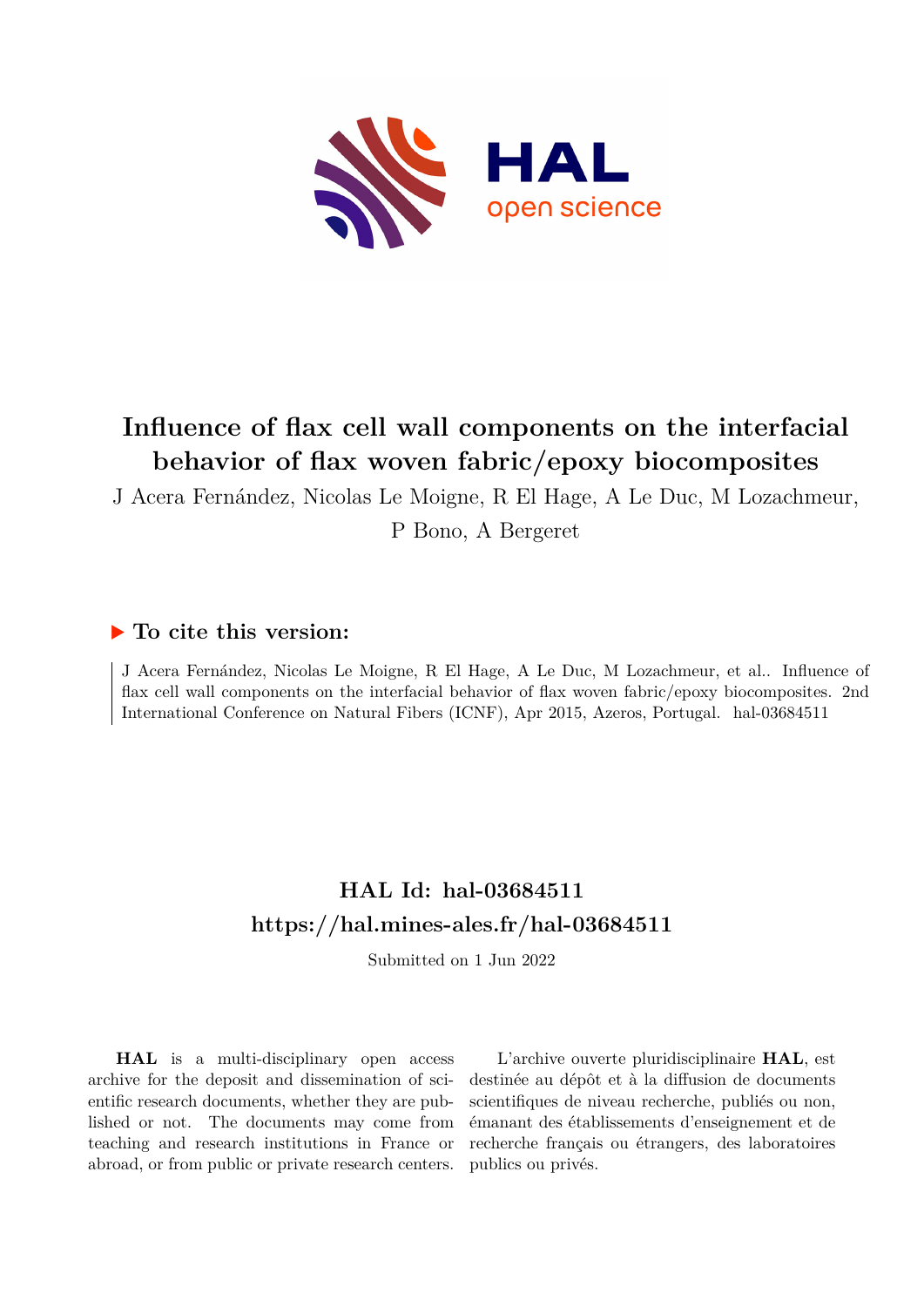## **INFLUENCE OF FLAX CELL WALL COMPONENTS ON THE INTERFACIAL BEHAVIOR OF FLAX WOVEN FABRIC / EPOXY BIOCOMPOSITES**

 ${\bf J. Acera \ Fermi and }$ ez $^1,$   ${\bf N. Le \ Monerighteq^{{\bf Z}(\mathbf{R})}}$   ${\bf R. El \ Hage^3, A. Le \ Duc^4, M. Lozachmeur^5, P. Bono^6, A. Bergeret^{{\bf Z}(\mathbf{R})}}$ 

<sup>1, 2, 3, 7</sup>Centre des Matériaux des Mines d'Alès (C2MA), Ecole des mines d'Alès, Alès, France

<sup>1</sup>French Environment and Energy Management Agency (ADEME), Angers, France

<sup>3</sup>Laboratoire de Chimie-physique des matériaux (LCPM), Université Libanaise, Faculté des Sciences II, Fanar, Liban

4, 5, 6Fibres Recherche Développement (FRD), Troyes, France

(\*)*Email:* [anne.bergeret@mines-ales.fr](mailto:anne.bergeret@mines-ales.fr) ; [nicolas.le-moigne@mines-ales.fr](mailto:nicolas.le-moigne@mines-ales.fr)

#### **ABSTRACT**

In this work, the effect of the selective extraction of flax fibre components on the properties of flax woven fabric / epoxy biocomposites is investigated. Six treatments were applied to flax woven fabrics and their influence on fabric characteristics and the consequences on the fibre/matrix interface were studied. Components removal was evaluated by chemical composition and FT-IR analysis. Mechanical tests and SEM observations were used to study the composite interface. A defibrillation phenomenon within the fibre bundles with the extraction of some specific components was responsible for a significant decrease of the transverse strength of the biocomposites whereas the porosity was reduced for all the treatments used. Our results highlight the key role of cell wall components on the morphology and properties of flax woven fabric / epoxy biocomposites.

#### **INTRODUCTION**

Natural fibres based composites are increasingly used as alternatives to glass fibres based composites, mainly because of their low density and positive life cycle assessment. Nevertheless, these biocomposites present lower mechanical properties than those of glass fibres reinforced composites (Liang, 2012). The improvement of their mechanical properties requires a better understanding and control of the fibre/matrix interface and the intra-fibrillar interface within the fibre bundles which are composed of several cell wall components, i.e. cellulose micro-fibrils, hemicelluloses, lignins, pectins and lipophilic extractives (Marques, 2010). The aim of this study is to investigate the influence of different treatments used to remove selectively flax fibre components, and their effect on flax fabrics properties and on the interfacial behaviour of flax fabrics / epoxy biocomposites.

In this study, flax woven fabrics supplied by *Fibres Recherche Développement Co. (FRD*, France) were used. Epoxy resin 1800/1805 was supplied by *Resoltech Co.* (France). Composites were made by thermo-compression technique. Fabrics were treated with six different solutions for 1h at 95ºC: 1) hot-water, 2) 70%w non-ionic and 30%w anionic surfactants solutions, 3) NaOH 1%, 4) NaOH 5%, and for 1h at  $75^{\circ}$ C 5) ethanol and 6) toluene/ethanol  $(2:1_w)$ . After treatment, flax fabrics were washed for 10min at 50 °C then for 10 min at room temperature in order to remove the residual solvents and extracted components, and then dried at 60ºC. Dimensional and gravimetric studies were applied to flax woven fabrics. Chemical composition of flax fibres was determined by chemical analysis according to several specific standards for the quantification of soluble extractives, hollocellulose,